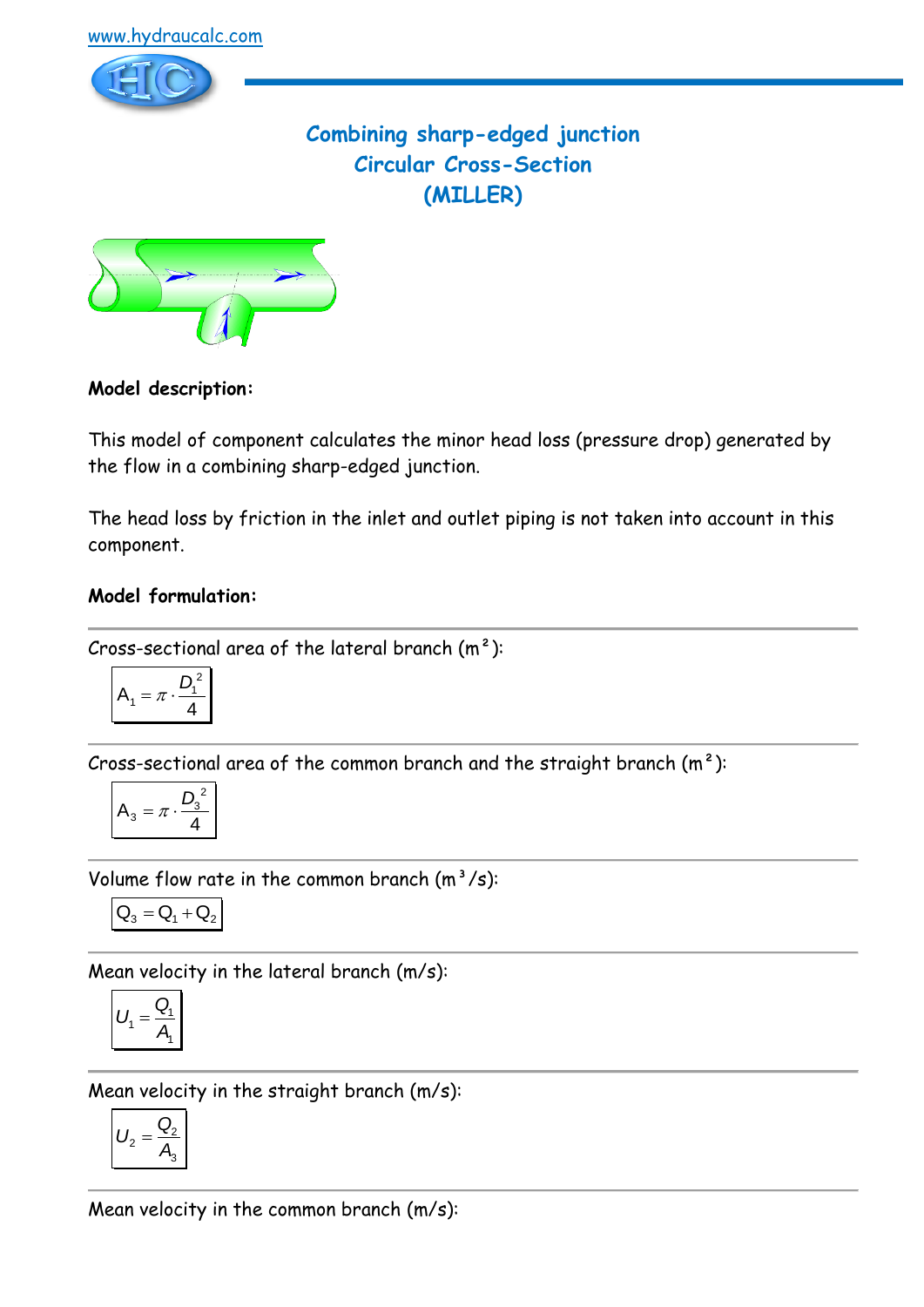$$
U_3 = \frac{Q_3}{A_3}
$$

Mass flow rate in the lateral branch (kg/s):

$$
G_{\!\scriptscriptstyle 1} = Q_{\!\scriptscriptstyle 1} \cdot \rho
$$

Mass flow rate in the straight branch (kg/s):

$$
G_2 = Q_2 \cdot \rho
$$

Mass flow rate in the common branch (kg/s):

$$
G_3 = Q_3 \cdot \rho
$$

Reynolds number in the lateral branch:

$$
Re_1 = \frac{U_1 \cdot D_1}{V}
$$

Reynolds number in the straight branch:

$$
\mathsf{Re}_2 = \frac{U_2 \cdot D_3}{v}
$$

Reynolds number in the common branch:

$$
\mathsf{Re}_3 = \frac{U_3 \cdot D_3}{\nu}
$$

Pressure loss coefficient of the lateral branch (based on mean velocity in the common branch):

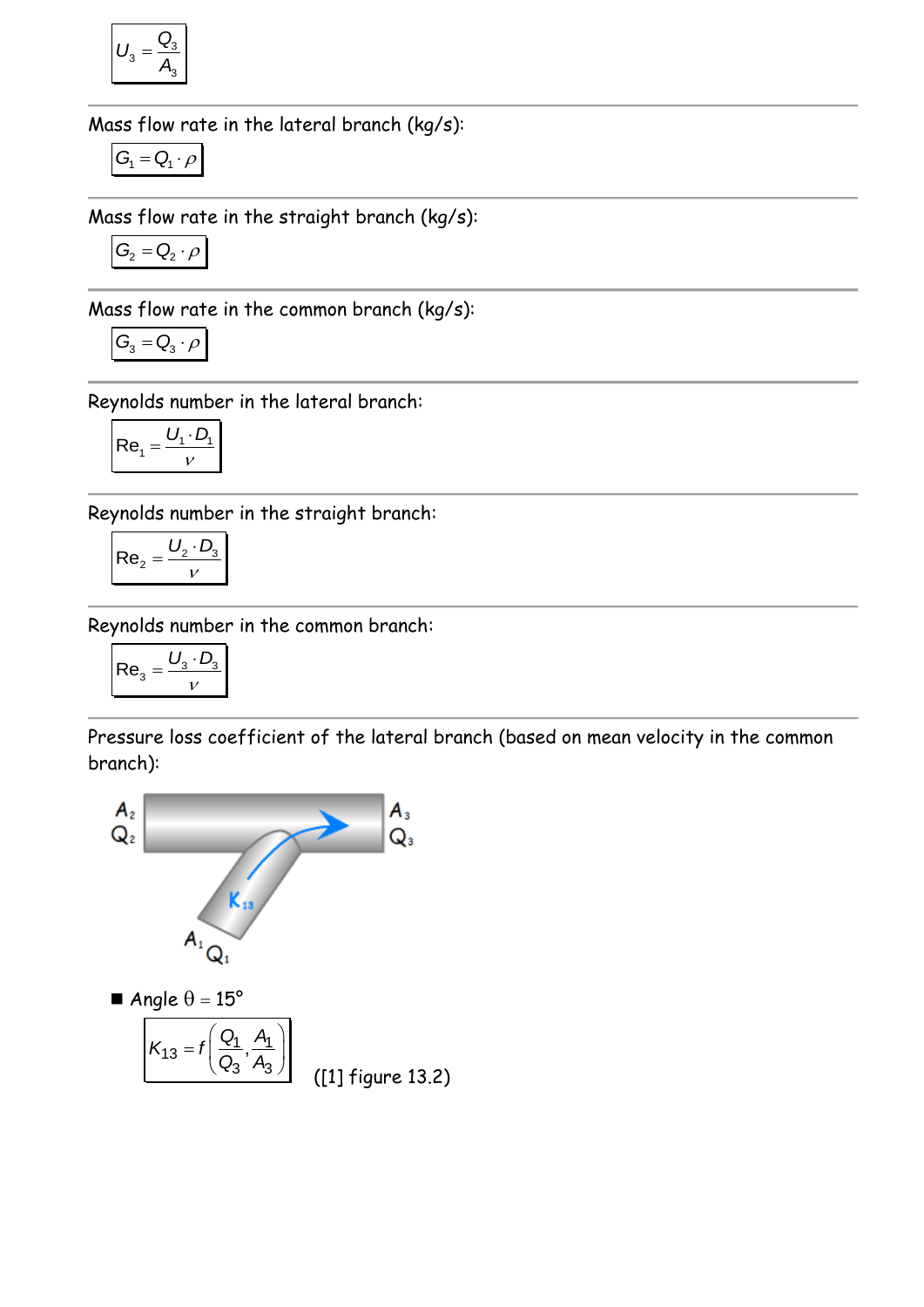

$$
\blacksquare \text{ Angle } \theta = 30^{\circ}
$$

 $\left(\begin{array}{cc} Q_1 & A_1 \end{array}\right)$  $K_{13} = f\left(\frac{Q_1}{Q_1}, \frac{A}{Q_2}\right)$  $A_3$ ,  $= f\left(\frac{Q_1}{Q_3}, \frac{H}{A_3}\right)$ ([1] figure 13.4+)



$$
\blacksquare \text{ Angle } \theta = 45^{\circ}
$$

$$
K_{13} = f\left(\frac{Q_1}{Q_3}, \frac{A_1}{A_3}\right)
$$
 (11) figure 13.6)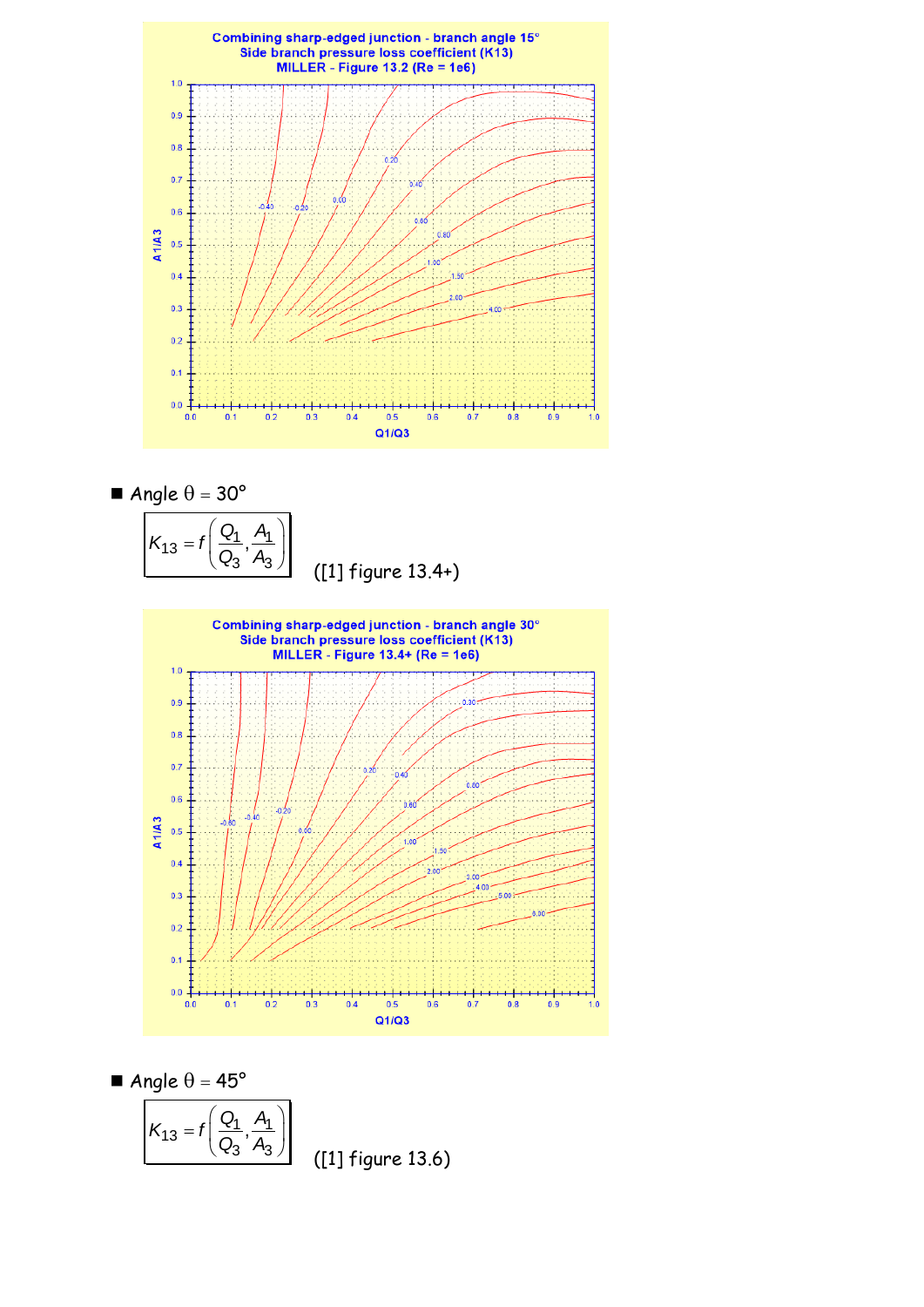![](_page_3_Figure_0.jpeg)

$$
Ande \theta = 60^{\circ}
$$

 $\left(\begin{array}{cc} Q_1 & A_1 \end{array}\right)$  $K_{13} = f\left(\frac{Q_1}{Q_1}, \frac{A}{Q_2}\right)$  $A_3$ ,  $= f\left(\frac{Q_1}{Q_3}, \frac{H}{A_3}\right)$ ([1] figure 13.8)

![](_page_3_Figure_3.jpeg)

$$
\blacksquare \text{ Angle } \theta = 90^{\circ}
$$

$$
K_{13} = f\left(\frac{Q_1}{Q_3}, \frac{A_1}{A_3}\right)
$$

([1] figure 13.10+)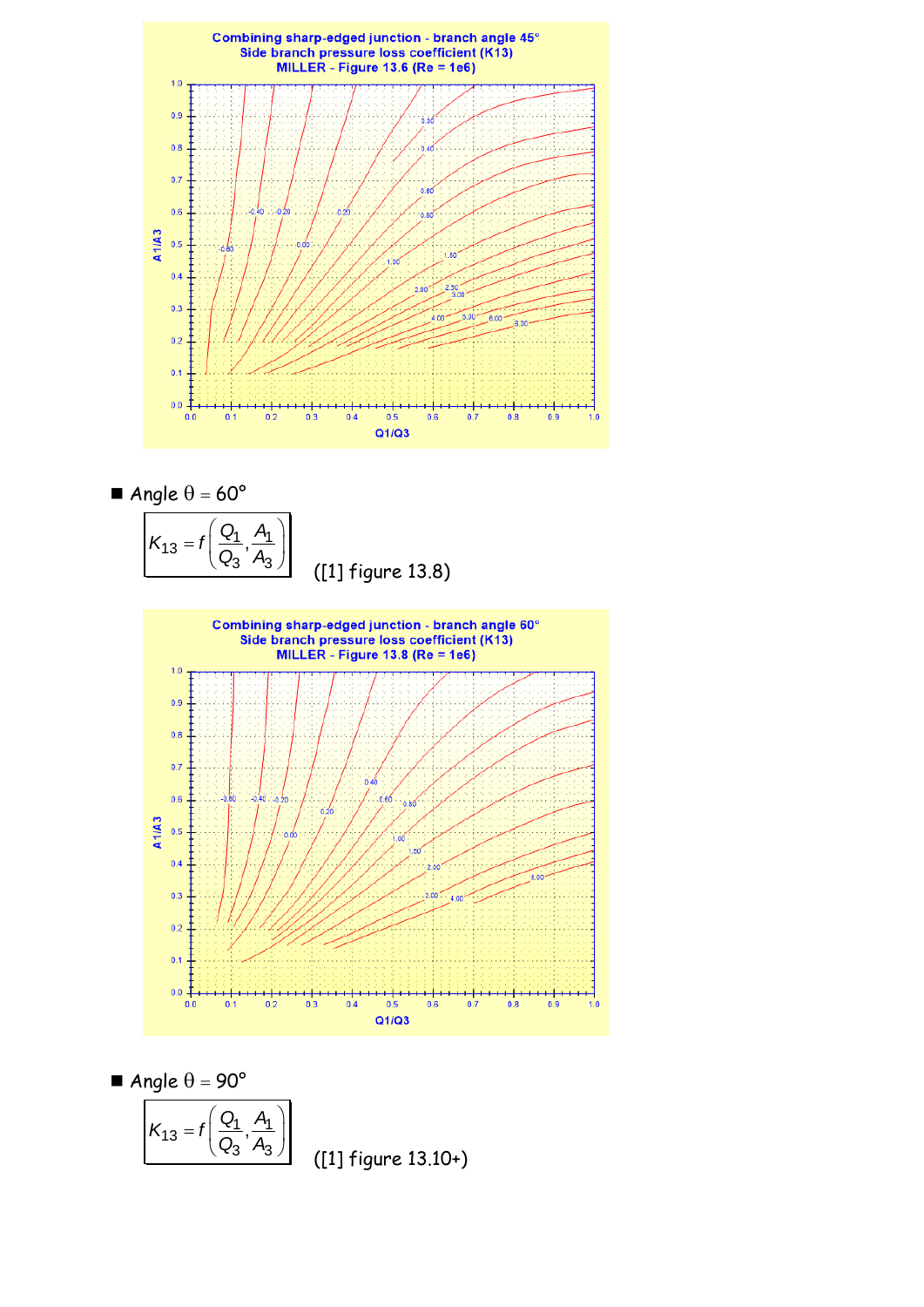![](_page_4_Figure_0.jpeg)

![](_page_4_Figure_1.jpeg)

![](_page_4_Figure_2.jpeg)

![](_page_4_Figure_3.jpeg)

For any angles between 15 $^{\circ}$  and 120 $^{\circ}$ , the coefficient K<sub>13</sub> is obtained by linear interpolation between the values of K13 calculated at 15°, 30°, 45°, 60°, 90° and 120 °.

Pressure loss coefficient of the straight branch (based on mean velocity in the common branch):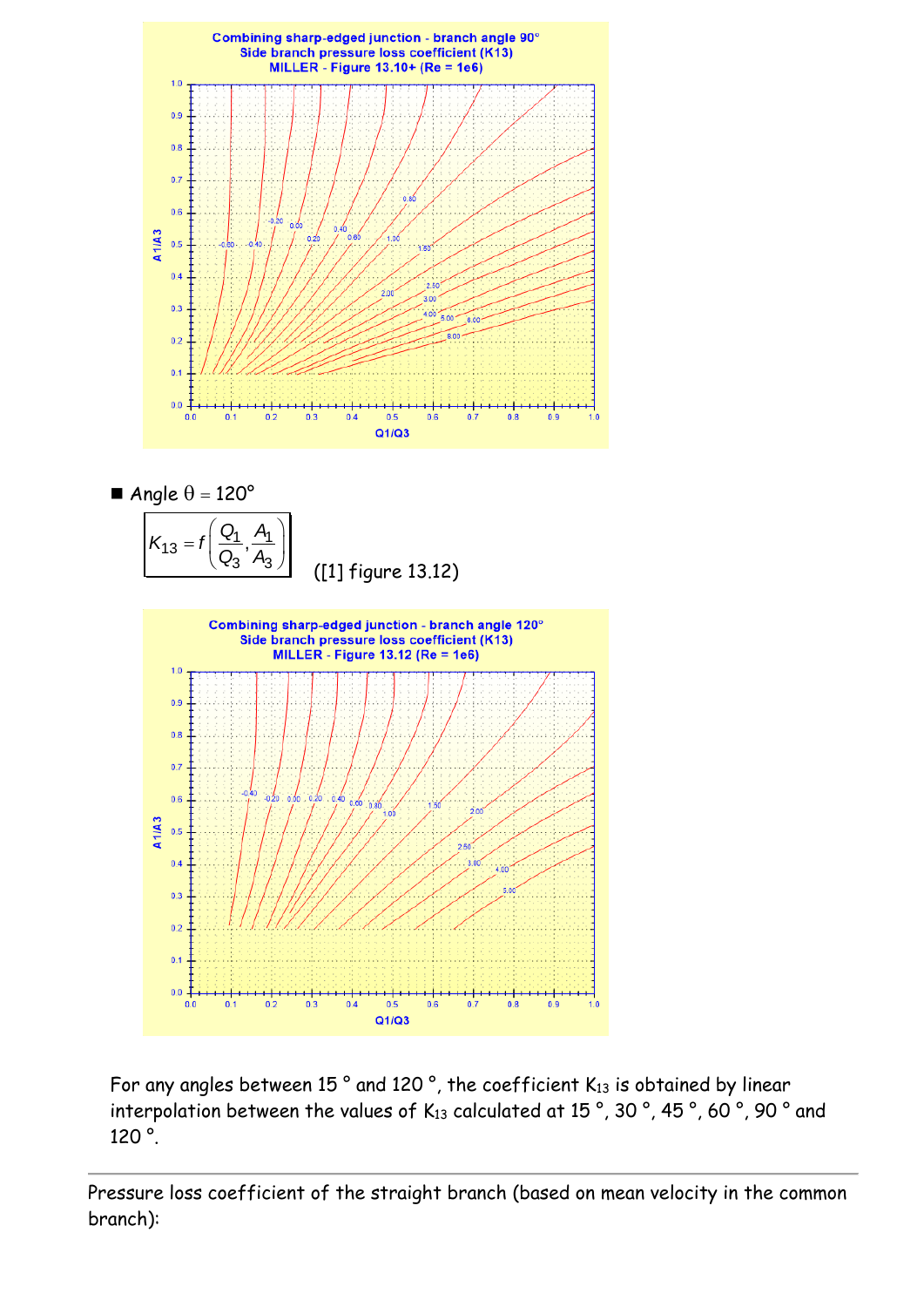![](_page_5_Figure_0.jpeg)

![](_page_5_Figure_1.jpeg)

![](_page_5_Figure_2.jpeg)

Angle  $\theta = 30^{\circ}$ 

![](_page_5_Figure_4.jpeg)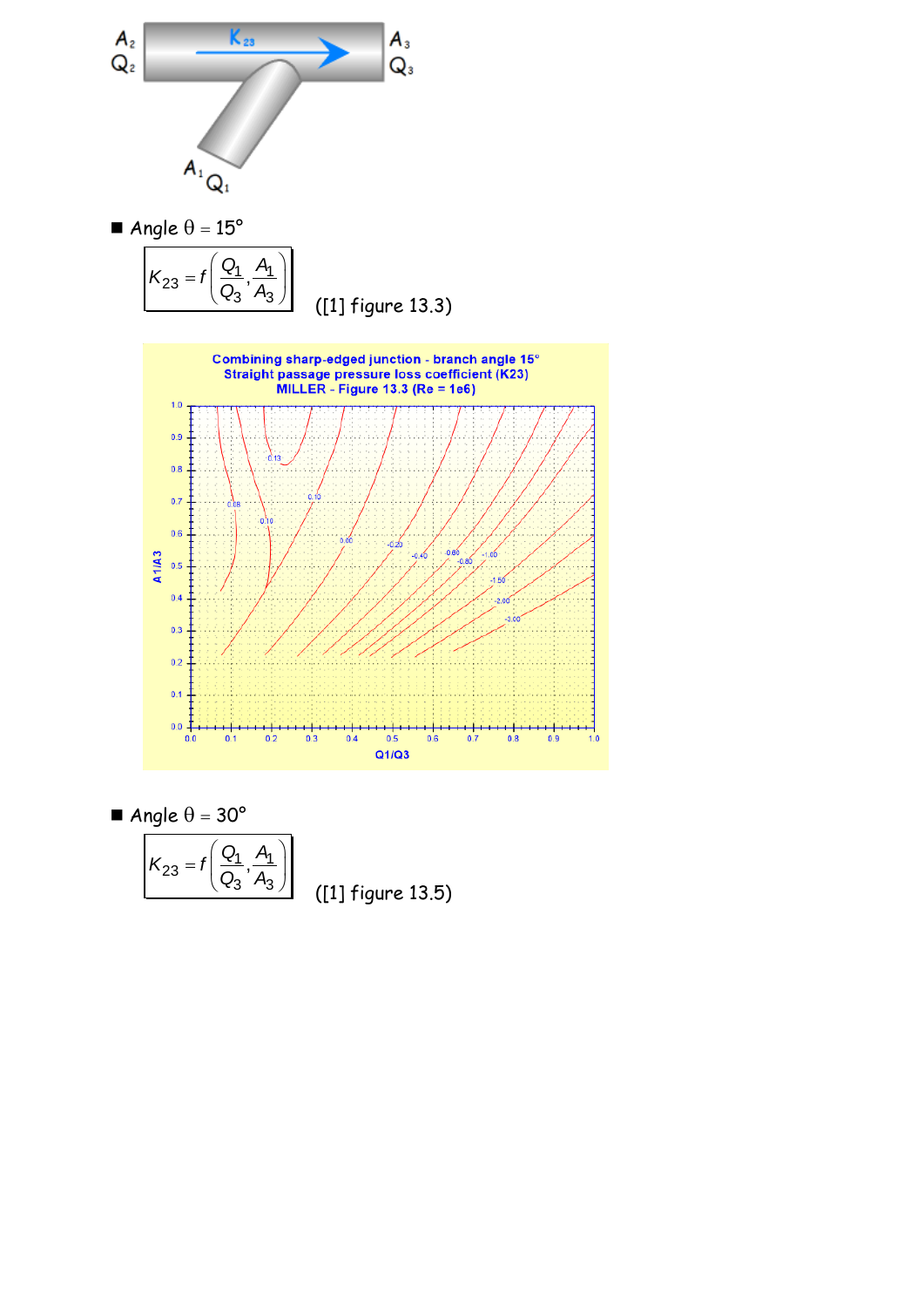![](_page_6_Figure_0.jpeg)

$$
And be \theta = 45^{\circ}
$$

![](_page_6_Figure_2.jpeg)

![](_page_6_Figure_3.jpeg)

$$
\blacksquare \text{ Angle } \theta = 60^{\circ}
$$

$$
K_{23} = f\left(\frac{Q_1}{Q_3}, \frac{A_1}{A_3}\right) \tag{11}
$$

 $figure 13.9)$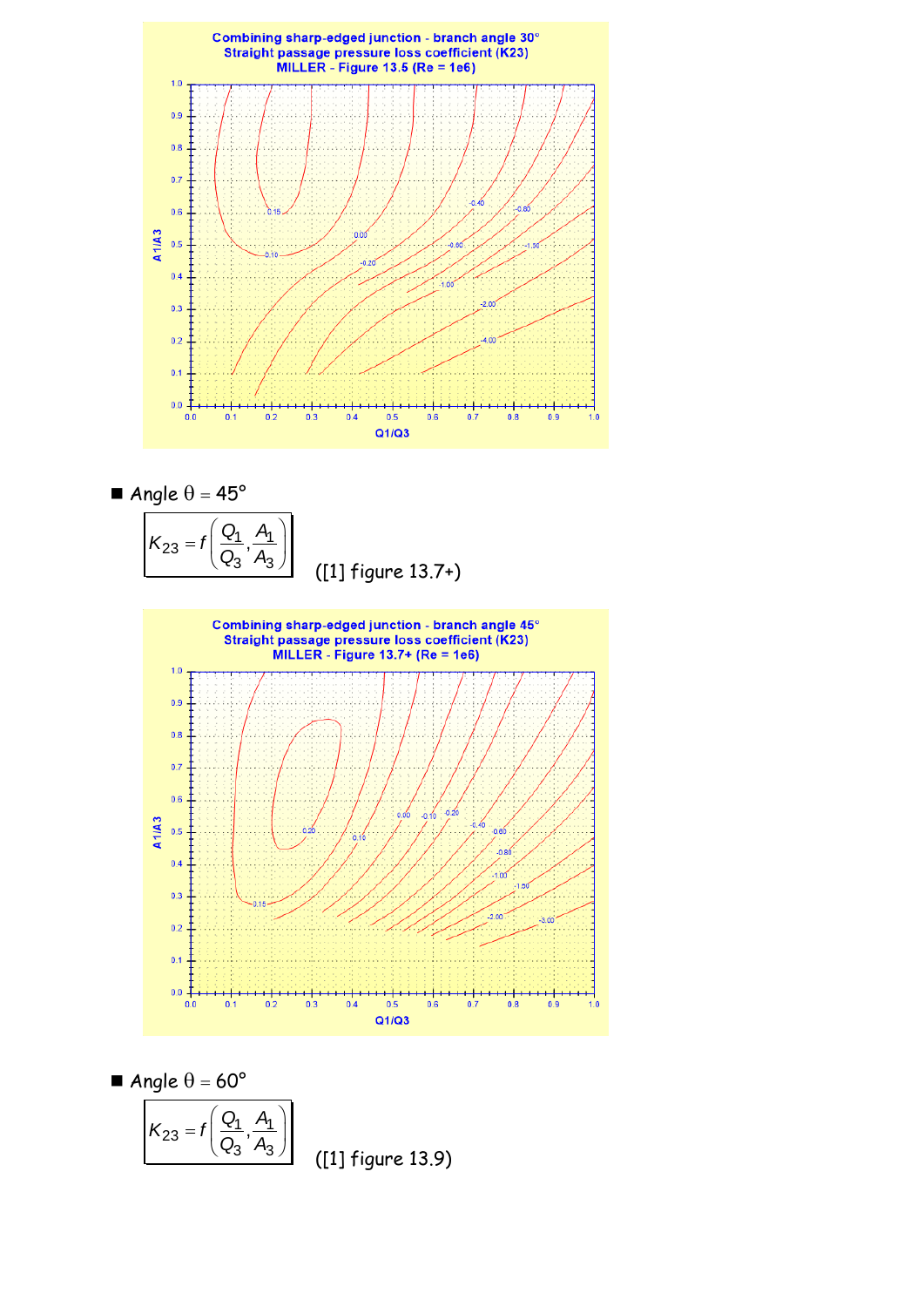![](_page_7_Figure_0.jpeg)

$$
\blacksquare
$$
 Angle  $\theta = 90^\circ$ 

 $\left(\begin{array}{cc} Q_1 & A_1 \end{array}\right)$  $K_{23} = f\left(\frac{Q_1}{Q_1}, \frac{A_2}{Q_2}\right)$  $\overline{A}_3$ ,  $= f\left(\frac{Q_1}{Q_3}, \frac{H}{A_3}\right)$ ([1] figure 13.11)

![](_page_7_Figure_3.jpeg)

$$
\blacksquare \text{ Angle } \theta = 120^{\circ}
$$

$$
K_{23} = f\left(\frac{Q_1}{Q_3}, \frac{A_1}{A_3}\right)
$$

([1] figure 13.13)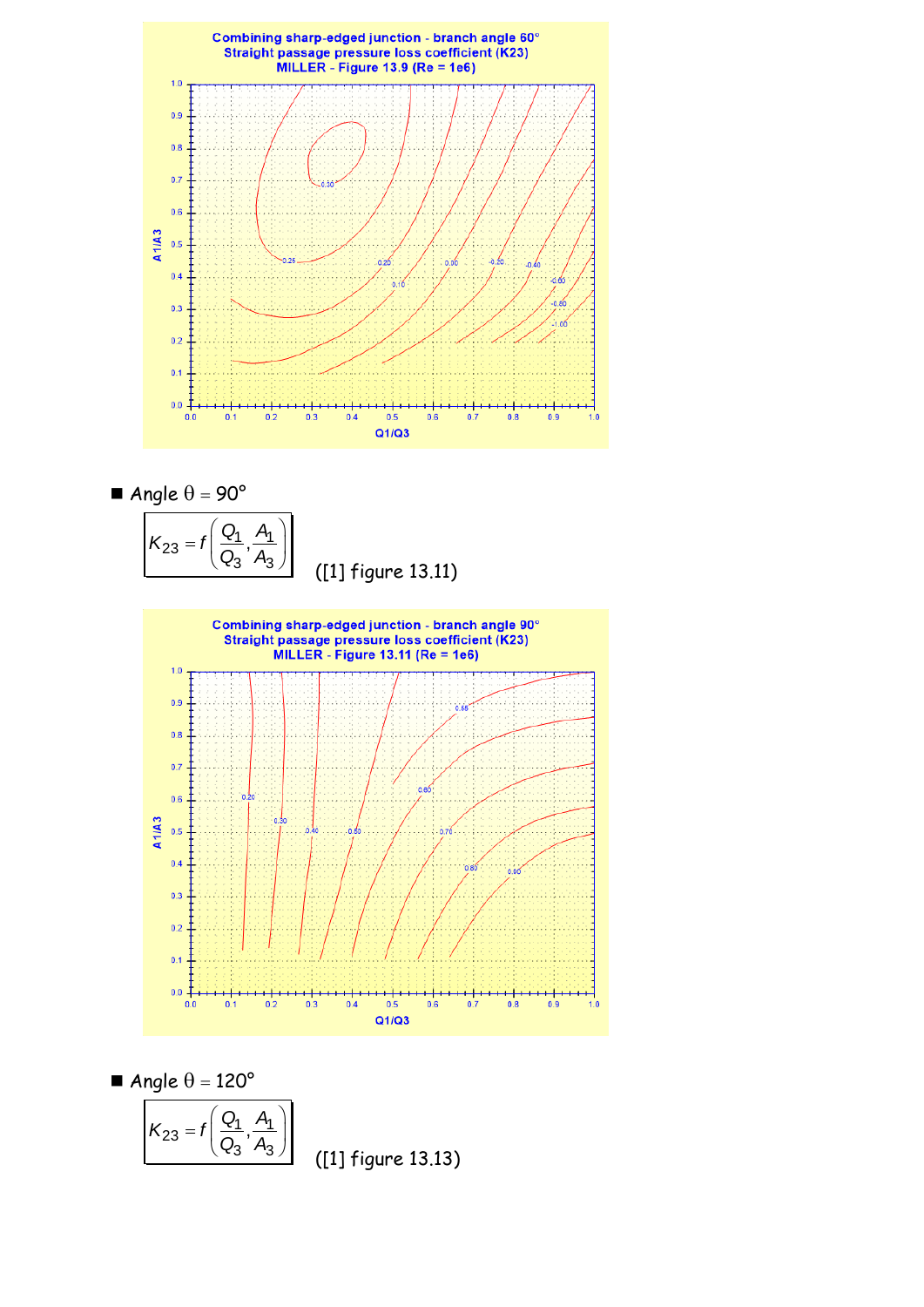![](_page_8_Figure_0.jpeg)

For any angles  $\theta$  between 15 ° and 120 °, the coefficient K<sub>23</sub> is obtained by linear interpolation between the values of K<sub>23</sub> calculated at 15°, 30°, 45°, 60°, 90° and 120 °.

Pressure loss in the lateral branch (Pa):

$$
\Delta P_{13} = K_{13} \cdot \frac{\rho \cdot U_3^2}{2}
$$

([1] equation 13.1)

Pressure loss in the straight branch (Pa):

$$
\Delta P_{23} = K_{23} \cdot \frac{\rho \cdot U_3^2}{2}
$$

([1] equation 13.2)

Head loss of fluid in the lateral branch (m):

$$
\Delta H_{13} = K_{13} \cdot \frac{U_3^2}{2 \cdot g}
$$

Head loss of fluid in the straight branch (m):

$$
\Delta H_{23} = K_{23} \cdot \frac{U_3^2}{2 \cdot g}
$$

Hydraulic power loss in the lateral branch (W):

$$
Wh_{13} = \Delta P_{13} \cdot Q_1
$$

Hydraulic power loss in the straight branch (W):

$$
\textit{Wh}_{23} = \Delta P_{23} \cdot Q_2
$$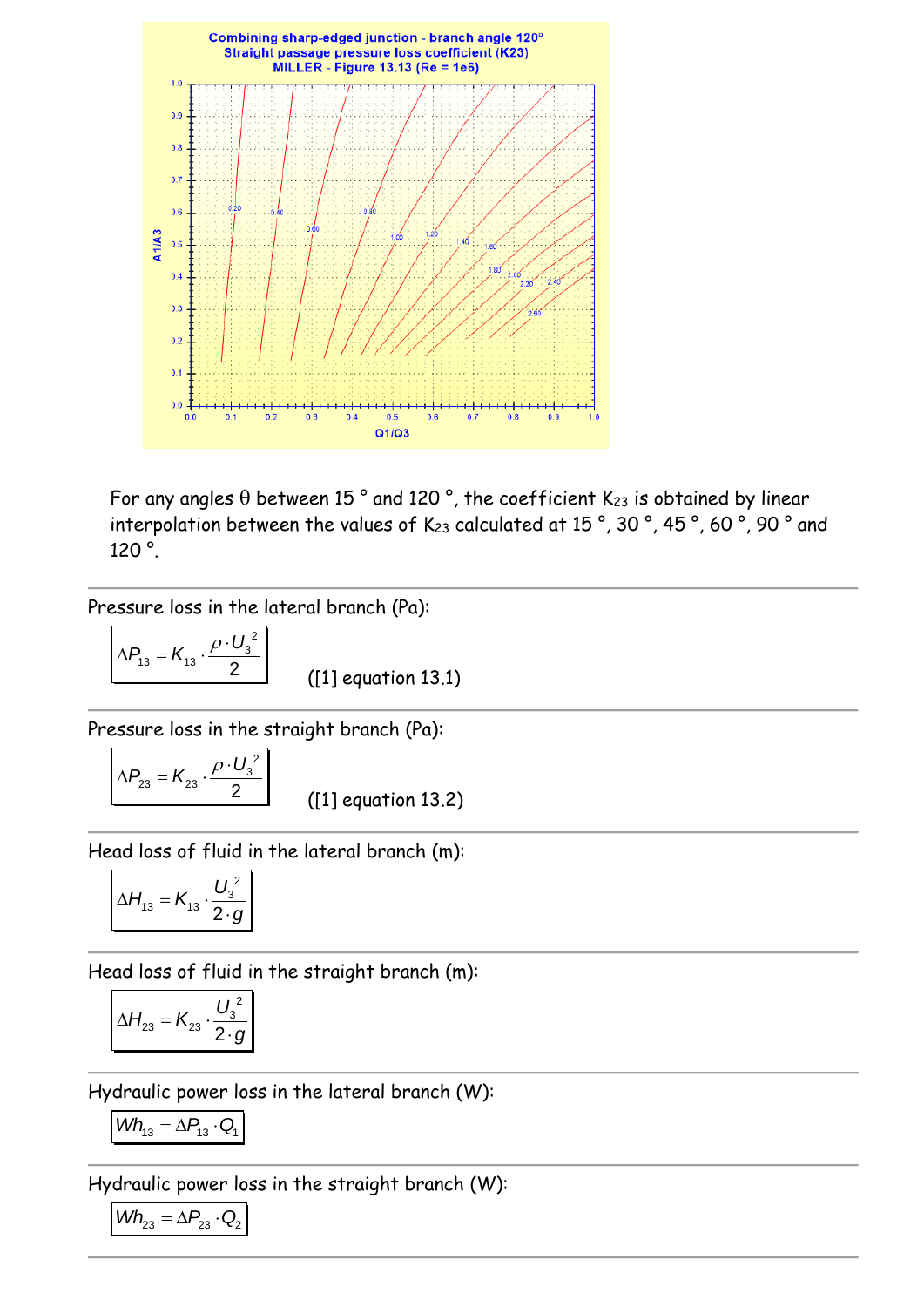#### **Symbols, Definitions, SI Units:**

- $D_1$  Diameter of the lateral branch  $(m)$
- D<sup>3</sup> Diameter of the common branch and the straight branch (m)
- $A_1$  Cross-sectional area of the lateral branch  $(m^2)$
- $A_3$  Cross-sectional area of the common branch and the straight branch  $(m^2)$
- $Q_1$  Volume flow rate in the lateral branch  $(m^3/s)$
- $U_1$  Mean velocity in the lateral branch  $(m/s)$
- $Q_2$  Volume flow rate in the straight branch  $(m^3/s)$
- $U_2$  Mean velocity in the straight branch  $(m/s)$
- $Q_3$  Volume flow rate in the common branch  $(m^3/s)$
- $U_3$  Mean velocity in the common branch  $(m/s)$
- $G_1$  Mass flow rate in the lateral branch (kg/s)
- $G<sub>2</sub>$  Mass flow rate in the straight branch (kg/s)
- $G_3$  Mass flow rate in the common branch (kg/s)
- Re<sup>1</sup> Reynolds number in the lateral branch ()
- Re<sup>2</sup> Reynolds number in the straight branch ()
- Re<sup>3</sup> Reynolds number in the common branch ()
- $\theta$  Angle of the lateral branch (m)
- K<sup>13</sup> Pressure loss coefficient of the lateral branch (based on mean velocity in the common branch) ()
- K<sup>23</sup> Pressure loss coefficient of the straight branch (based on mean velocity in the common branch) ()
- $\Delta P_{13}$  Pressure loss in the lateral branch (Pa)
- $\Delta P_{23}$  Pressure loss in the straight branch (Pa)
- $\Delta H_{13}$  Head loss of fluid in the lateral branch (m)
- $\Delta H_{23}$  Head loss of fluid in the straight branch (m)
- $Wh_{13}$  Hydraulic power loss in the lateral branch  $(W)$
- $Wh_{23}$  Hydraulic power loss in the straight branch  $(W)$
- $\rho$  Fluid density (kg/m<sup>3</sup>)
- $v$  Fluid kinematic viscosity  $(m^2/s)$
- g Gravitational acceleration (m/s²)

## **Validity range:**

- turbulent flow regime (Re<sub>3</sub>  $\geq 10^5$ )
- angle of the lateral branch: between 15 ° and 120 °
- cross-sections area ratio  $A_1/A_3 \geq 0.2$

note: for cross-sections area ratios  $A_1/A_3$  lower than 0.2 the pressure loss coefficients " $K_{13}$ " and " $K_{23}$ " are extrapolated

#### **Example of application:**